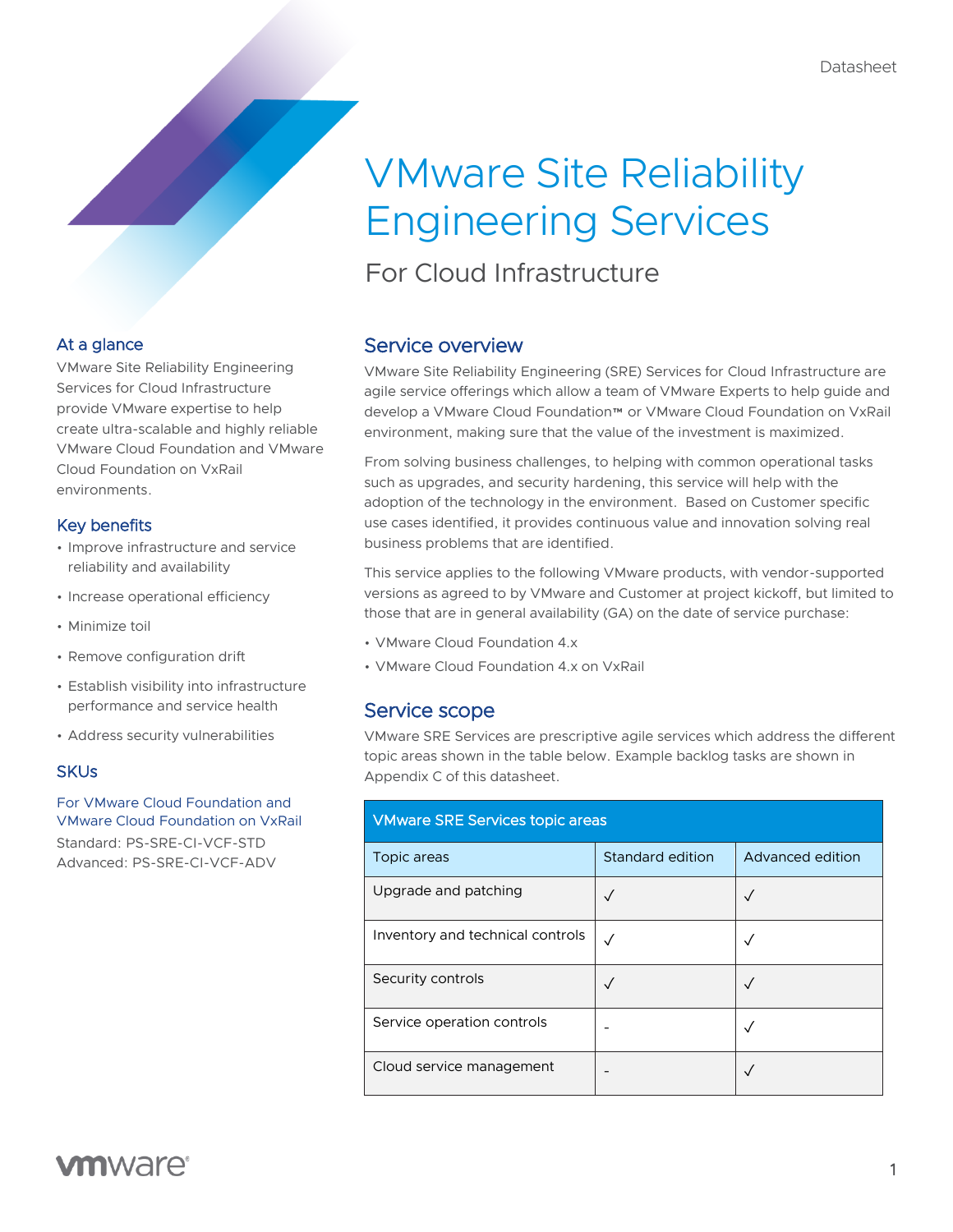# Delivery methodology

The following table describes the parameters and teams for the services.

| <b>VMware SRE Services delivery methodology and teams</b> |                                            |                                            |  |  |
|-----------------------------------------------------------|--------------------------------------------|--------------------------------------------|--|--|
| Attribute                                                 | Standard edition<br>Advanced edition       |                                            |  |  |
| Duration                                                  | 1-year commitment                          | 1-year commitment                          |  |  |
| Delivery methodology                                      | Prescriptive agile                         | Prescriptive agile                         |  |  |
| SRE sprint backlog<br>items                               | Predefined picklist<br>(Appendix C)        | Predefined picklist<br>(Appendix C)        |  |  |
| Sprint length,<br>frequency                               | 2 weeks per sprint, 2<br>sprints per month | 2 weeks per sprint, 2<br>sprints per month |  |  |
| Team composition                                          | Fixed team                                 | Fixed team                                 |  |  |
| Resource staffing                                         | Global                                     | Blended global and local                   |  |  |

For delivery of prescriptive agile services, VMware will work with Customer's team to create and prioritize the agile backlog which will be delivered upon. These services assume a fixed team of resources as described in Appendix B which will deliver the identified backlog items.

# Estimated schedule

VMware SRE services are a 1-year term commitment. VMware Professional Services will be performed during normal VMware business hours and workdays (weekdays and non-holidays) and will be provided in English. Backlog items will be developed in 2-week sprints, 2 sprints per month, for the 12 months of the engagement.

## **Deliverables**

The deliverables will be jointly decided with Customer during sprint planning based on Customer prioritization.

In and out of scope items will be subject to the agreed planning construct and subject to available sprint time and to the availability of assigned resources.

Backlog and delivery items may change throughout the engagement as appropriate and will be considered complete as mutually agreed upon based off the individual sprints being planned.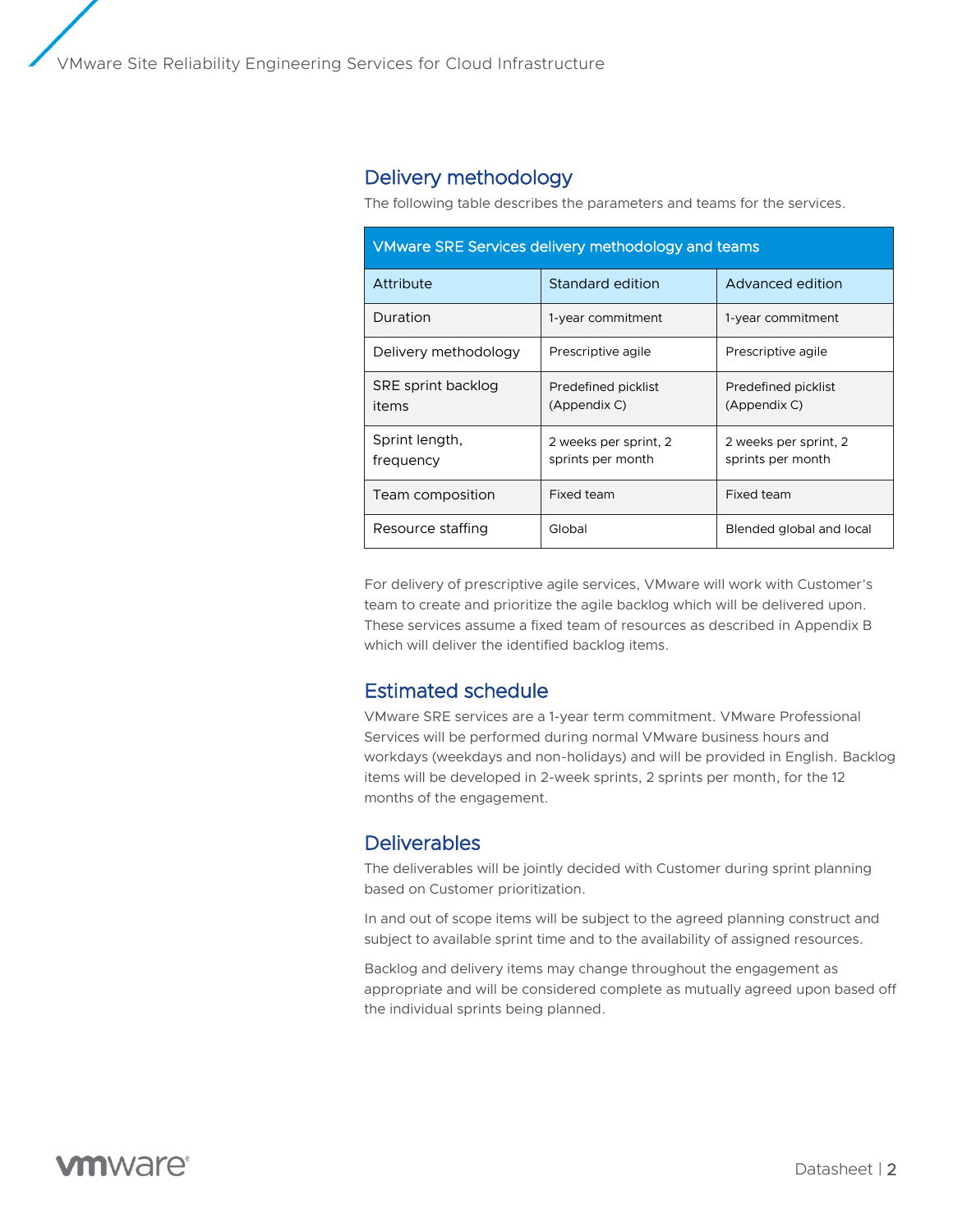### Out of scope

The following are out of scope items for this service divided by section.

#### General

- Hardware and firmware patches and upgrades are not included.
- Installation and configuration of custom or third-party applications and operating systems on deployed virtual machines
- Operating system administration including the operating system itself or any operating system features or components
- Management of change to virtual machines, operating systems, custom or third-party applications, databases, and administration of general network changes within Customer control
- Remediation work associated with any problems resulting from the content, completeness, accuracy, and consistency of any data, materials, or information supplied by Customer
- Installation or configuration of VMware products not included in the scope of this document
- Installation and configuration of third-party software or other technical services that are not applicable to VMware components
- Installation and configuration of Customer-signed certificates, unless otherwise agreed upon
- Customer solution training other than the defined knowledge transfer sessions for each sprint

### Appendix A – Service checklist

The participation of the following customer stakeholders is required for the service to be performed.

- Enterprise architect
- Infrastructure architect
- VMware operations teams
- Network architecture team leads
- Network operations team leads
- Security policy team leads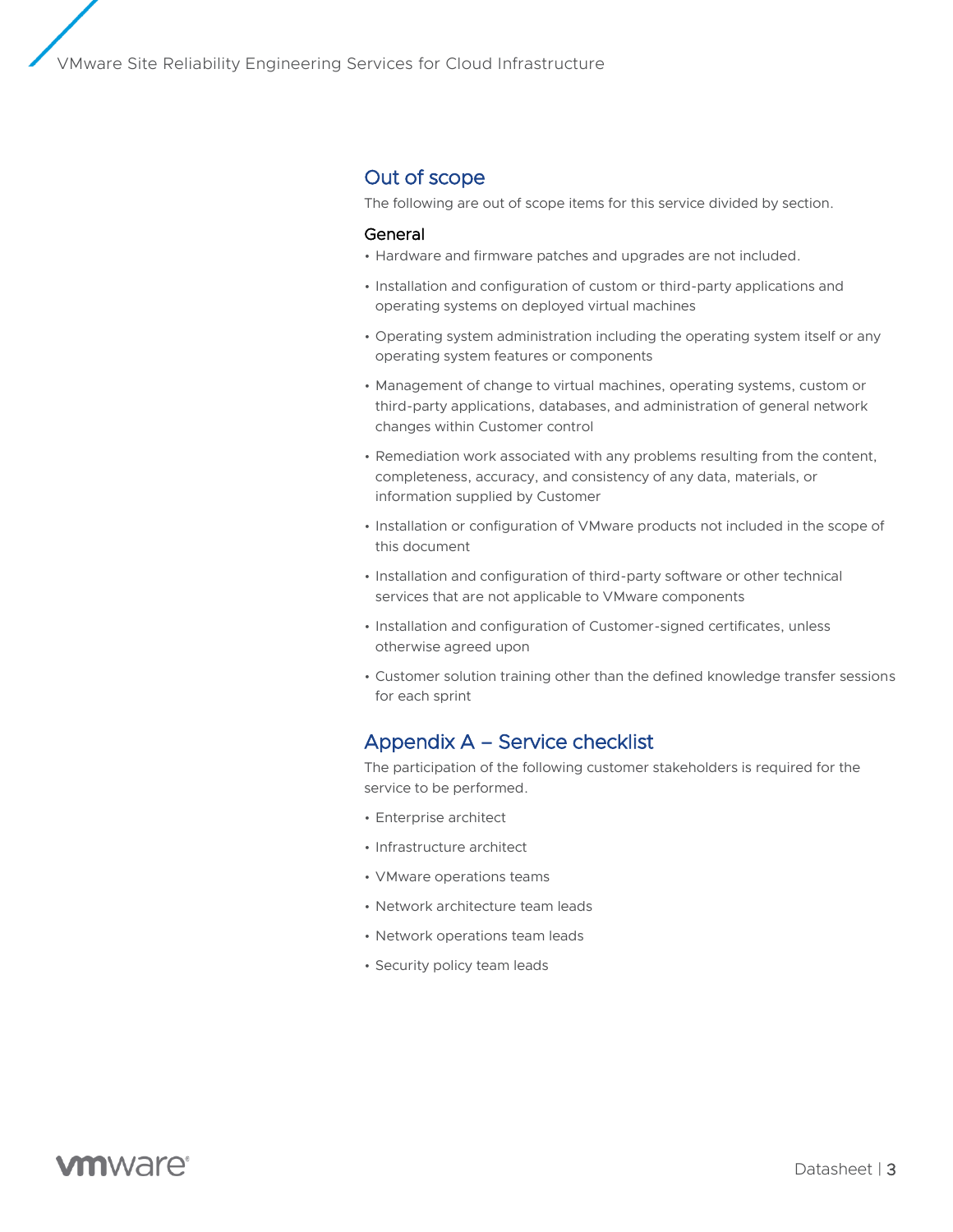# Appendix B - Detailed team breakdown

For fixed team services, the following is the team composition from VMware which will be used for the delivery of the service.

| <b>VMware SRE team composition</b> |                                                         |                 |  |  |  |
|------------------------------------|---------------------------------------------------------|-----------------|--|--|--|
| Service                            | Team                                                    | Participation % |  |  |  |
| <b>VMware SRE</b><br>Standard      | Remote project manager                                  | 20              |  |  |  |
|                                    | Remote consultant<br>(VMware Cloud Foundation)          | 50              |  |  |  |
|                                    | Remote senior consultant<br>(vRealize Automation)       | 50              |  |  |  |
|                                    | Remote architect<br>(vRealize Automation)               | 15              |  |  |  |
| <b>VMware SRE</b><br>Advanced      | Remote project manager                                  | 20              |  |  |  |
|                                    | Remote consultant<br>(VMware Cloud Foundation)          | 75              |  |  |  |
|                                    | Remote senior consultant<br>(vRealize Automation)       | 50              |  |  |  |
|                                    | Remote architect<br>(vRealize Automation)               | 20              |  |  |  |
|                                    | Local senior consultant<br>(VMware Cloud Foundation)    | 10 <sup>2</sup> |  |  |  |
|                                    | Local consulting architect<br>(Transformation services) | 50              |  |  |  |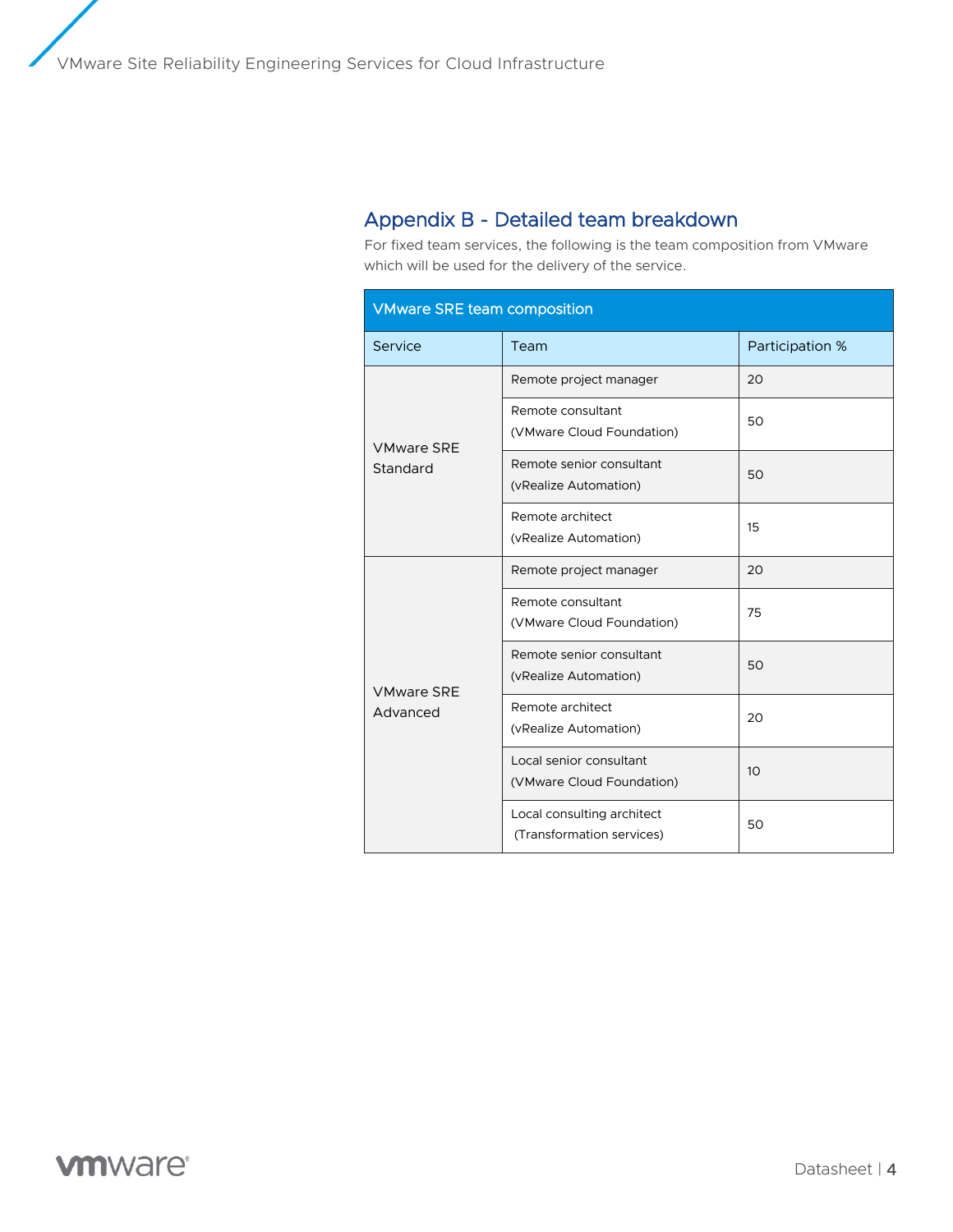# Appendix C - Detailed backlog breakdown

The following table lists types of backlog tasks which are included as part of the services, the descriptions and estimated sprints are only examples and final backlogs items must be discussed and agreed between VMware and Customer during the backlog analysis and sprint planning kickoff.

| <b>VMware SRE Services tasks</b>                |                     |                     |                                                                                                                                         |                      |
|-------------------------------------------------|---------------------|---------------------|-----------------------------------------------------------------------------------------------------------------------------------------|----------------------|
| Task                                            | Standard<br>edition | Advanced<br>edition | Short description                                                                                                                       | Estimated<br>sprints |
| Upgrade<br>assessments                          |                     | ✓                   | Assessing VMware<br><b>Cloud Foundation</b><br>and VMware Cloud<br>Foundation on<br>VxRail hosts for<br>upgrades                        | $\overline{2}$       |
| Patching/upgrade                                | $\checkmark$        | $\checkmark$        | Perform upgrade<br>/patching of<br><b>VMware Cloud</b><br>Foundation and<br><b>VMware Cloud</b><br>Foundation on<br><b>VxRail hosts</b> | $\overline{2}$       |
| Pre-upgrade<br>/migration<br>remediation        | $\sqrt{}$           | $\checkmark$        | Perform<br>remediations related<br>to pre-checks of<br>upgrades                                                                         | 3                    |
| Upgrade<br>remediation<br>assistance            | $\checkmark$        | $\checkmark$        | Perform patching<br>related bug or<br>security issues                                                                                   | 3                    |
| Runbook for<br>upgrades/updates                 | ✓                   | ✓                   | Building runbook for<br>upgrades of VMware<br><b>Cloud Foundation</b><br>and VMware Cloud<br>Foundation on<br><b>VxRail hosts</b>       | $\overline{2}$       |
| Security advisory<br>scoring and<br>remediation | ✓                   | ✓                   | Perform security<br>audits vs product<br>guidelines and<br>remediation.                                                                 | 4                    |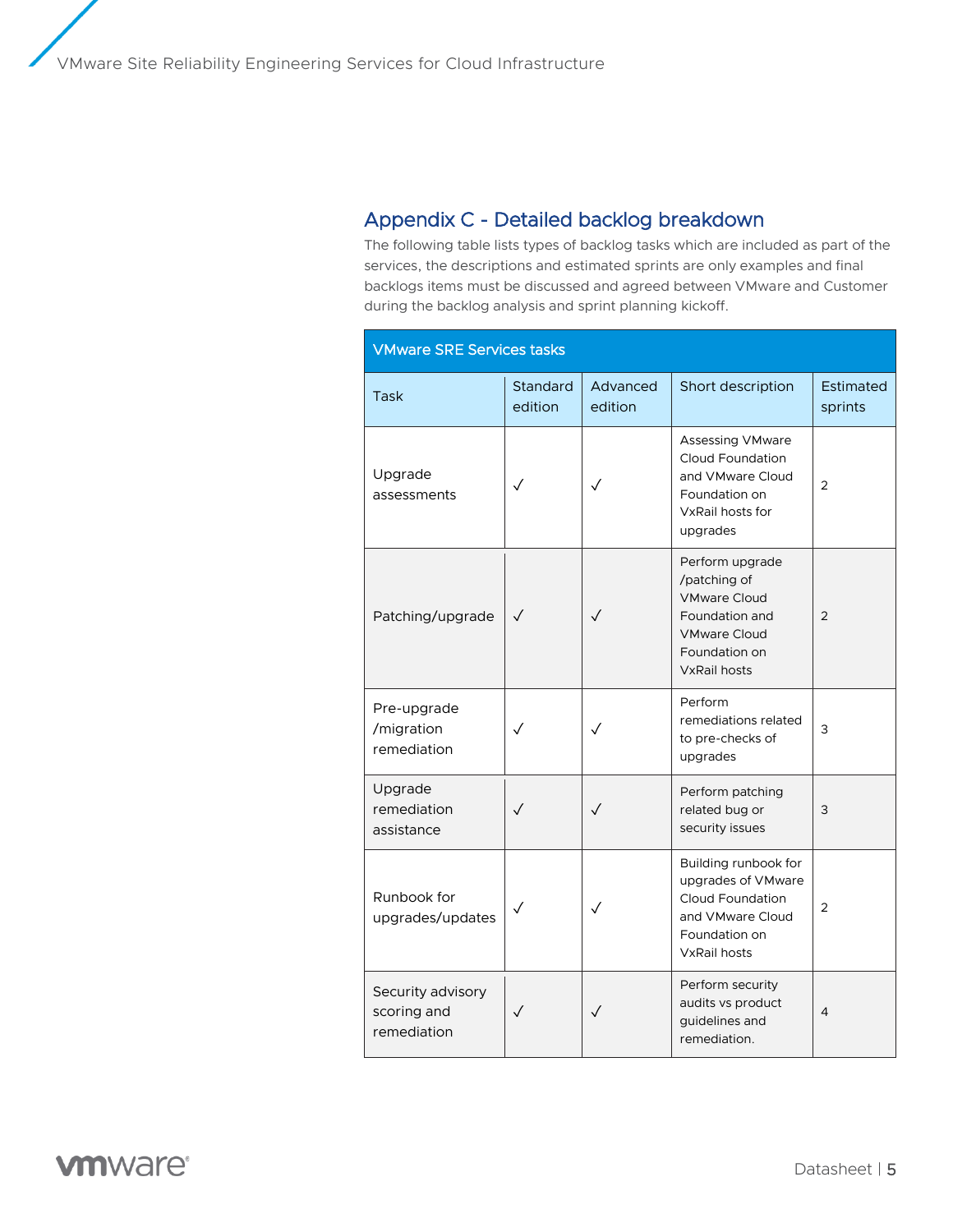| <b>VMware SRE Services tasks</b>                             |                     |                     |                                                                                                               |                      |
|--------------------------------------------------------------|---------------------|---------------------|---------------------------------------------------------------------------------------------------------------|----------------------|
| Task                                                         | Standard<br>edition | Advanced<br>edition | Short description                                                                                             | Estimated<br>sprints |
| Password and<br>certificate rotation                         |                     | ✓                   | Automate rotation<br>passwords based on<br>organization policy<br>and certificates                            | 4                    |
| Maintenance plan<br>review and<br>advisory                   | $\checkmark$        | ✓                   | Review and update<br>maintenance plan of<br>the organization                                                  | 2                    |
| Configuration SRE<br>recommended<br>practice advisory        | $\checkmark$        | $\checkmark$        | advisory on how to<br>build SRE practice<br>for the organization                                              | $12 \overline{ }$    |
| Automated<br>environmental<br>assessments                    | $\checkmark$        | $\checkmark$        | Collect the<br>configurations with<br>advice on best<br>practices                                             | $\overline{4}$       |
| Implementation of<br>monitoring<br>telemetry<br>extensions   | $\checkmark$        | ✓                   | Develop custom<br>extensions to<br>measure out-of-the-<br>box KPIs                                            | 2                    |
| Implementation of<br>dynamic<br>dashboards                   | ✓                   | $\checkmark$        | Configure vRealize<br>Operations<br>dashboards                                                                | 6                    |
| Automated<br>security auditing                               | ✓                   | ✓                   | Automated<br>checklists detection<br>of configurations<br>and the gaps<br>associated to<br>security practices | 3                    |
| Hardening,<br>password, and<br>certificate policy            | $\checkmark$        | $\checkmark$        | Implement<br>automated way of<br>enforcing password<br>and certificate policy                                 | 4                    |
| Automated<br>product and<br>solution lifecycle<br>management |                     |                     | <b>Build various</b><br>automated day 2<br>operations                                                         | $\overline{4}$       |

**vmware**®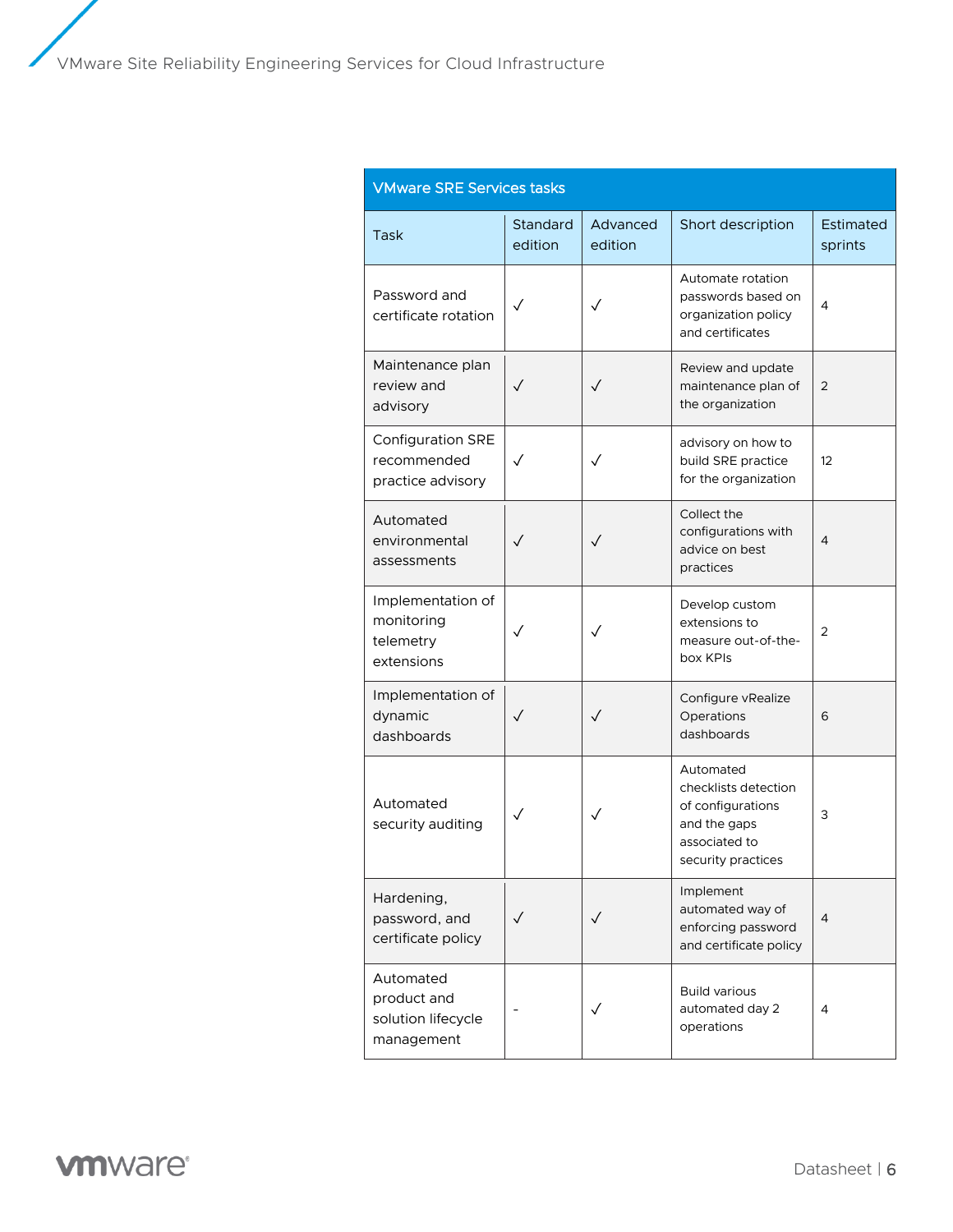| <b>VMware SRE Services tasks</b>    |                     |                     |                                                                         |                             |
|-------------------------------------|---------------------|---------------------|-------------------------------------------------------------------------|-----------------------------|
| Task                                | Standard<br>edition | Advanced<br>edition | Short description                                                       | <b>Estimated</b><br>sprints |
| Code and content<br>CI/CD pipelines |                     | $\checkmark$        | Develop headless<br>CI/CD pipeline for<br>cloud management<br>lifecycle | 4                           |

# **vmware**®